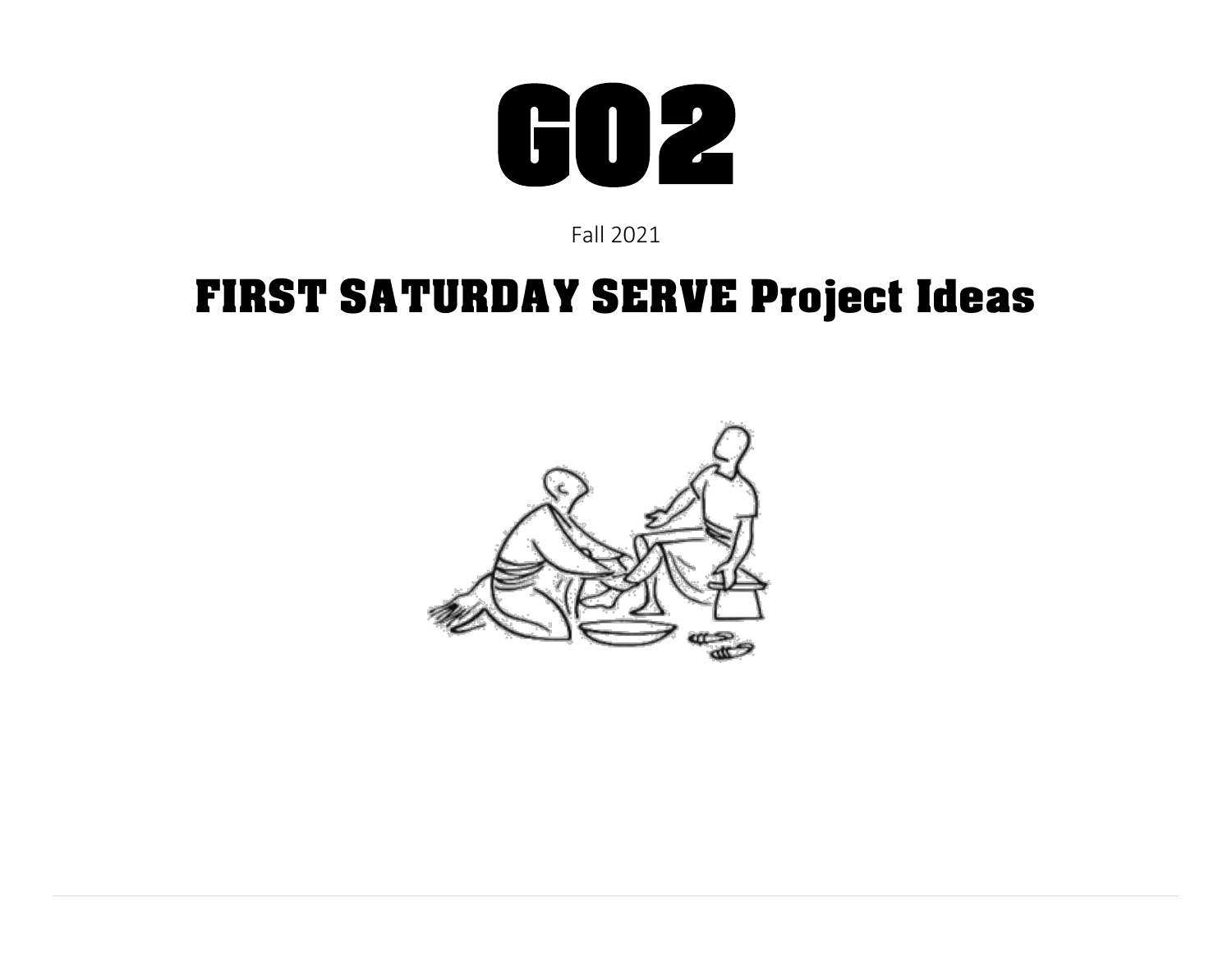### CBC VISION

### PEOPLE ARE LIVING WITHOUT JESUS.

PEOPLE WHO LIVE WITHOUT JESUS DIE WITHOUT JESUS.

### PEOPLE WHO DIE WITHOUT JESUS SPEND ETERNITY WITHOUT JESUS.

### THAT NEEDS TO CHANGE!

### What is Go2?

According to the book of Acts, Jesus' plan for reaching the world is by empowering and sending out ordinary Christians in the power of the Holy Spirit. The future of the Great Commission is through ordinary people who recognize that the Kingdom of God is the most significant factor in their lives. They put it first in their homes, their friendships, and their careers.

Whatever you're good at, you should do that well to the glory of God, but you should also do it somewhere strategic for the mission of God.

> Go2 is a two-year initiative that challenges all of CBC to commit to giving more of themselves towards God's Kingdom.

#### EACH WEEK OF THE MONTH WILL HAVE A SPECIFIC CHALLENGE

First Saturday Serve / Fast and Pray / Find One / Celebrate

#### EVERYONE WILL BE CHALLENGED TO GO

We GO by giving – our time, talents, and treasure.

# FIRST SATURDAY SERVE Project Ideas

*"I wanted to show you God's love in a practical way."*

The Following are 12 descriptions of potential project ideas for First Saturday Serve. Feel free to adapt, change, or come up with your own projects.

Keep in mind, projects should encompass two main points:

- 1. They are about doing a *good work* and…
- 2. They lead to interaction with the community.
	- a. They may even be a bit out of the ordinary, begging others to ask, *"Why are you doing this?"*



While projects are all about doing *good works*, we want to be able to engage with people. That engagement may be as simple as giving them a *Kindness Card* and saying,

*"I just wanted to show you God's love in a practical way."*

If you come up with a project idea that works well, please share it with us at: Go2@cbcfamily.net

### Not sure what to do for First Saturday Serve?

Join us on the first Saturday of the month at 9:00 am at our Bastrop Campus Fellowship Hall and we will have a project waiting for you to go do.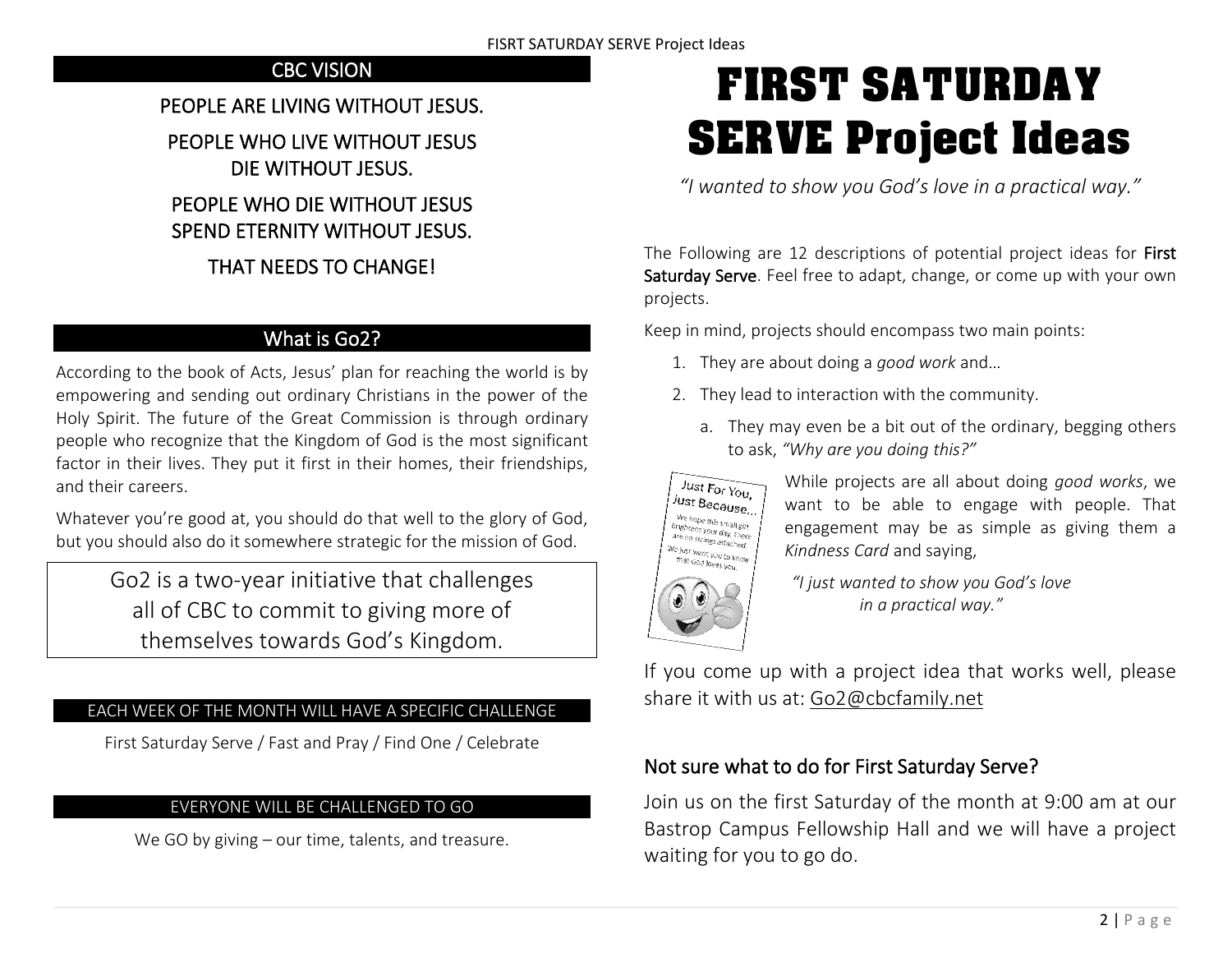### Park Kindness Day

Pick up trash/fallen limbs or branches while you set up a table to hand out water, lemonade, coffee, or hot chocolate to your volunteers. But here's the outreach; you also hand out these refreshments to any onlookers. Invite them over, tell them why you are doing this, and invite them to join your volunteers.

Note: You may have to check with the city Parks & Rec beforehand to make sure you can do this activity.

#### Supplies:

- Table and signs (*Free \_\_\_\_\_\_\_\_\_\_\_\_\_\_*)
- Giveaway refreshments
- Trash bags
- GO2/Kindness cards

Cost: Depends on what you are giving away.



# Oil Changes For Moms

This is specifically targeting single mothers by offering a free oil change. This is a great way for all those gruff mechanic types to be involved in heartfelt ministry. You can advertise this one through social media or just by word of mouth to start. Pre-registration helps when you have limited resources. The church parking lot is a great venue.

#### Good add-ons:

- Activities for the kids (from coloring books to organized activities).
- Free breakfast in the fellowship hall tacos or pancakes.
- Have "conversational" volunteers interacting with the waiting moms.
- 10-point (or however many) maintenance check.

#### Supplies:

- Tools, Tools, Tools.
- Jacks and such.
- Containers for drained oil.
- Oil and oil filters.
- GO2/Kindness cards

Cost: Depends on how many cars you're willing to service.

- Do every 6 months.
- Line up product donations and coupons from local venders oil, tires, and car repairs.
- It's a great way to mentor youth in car maintenance.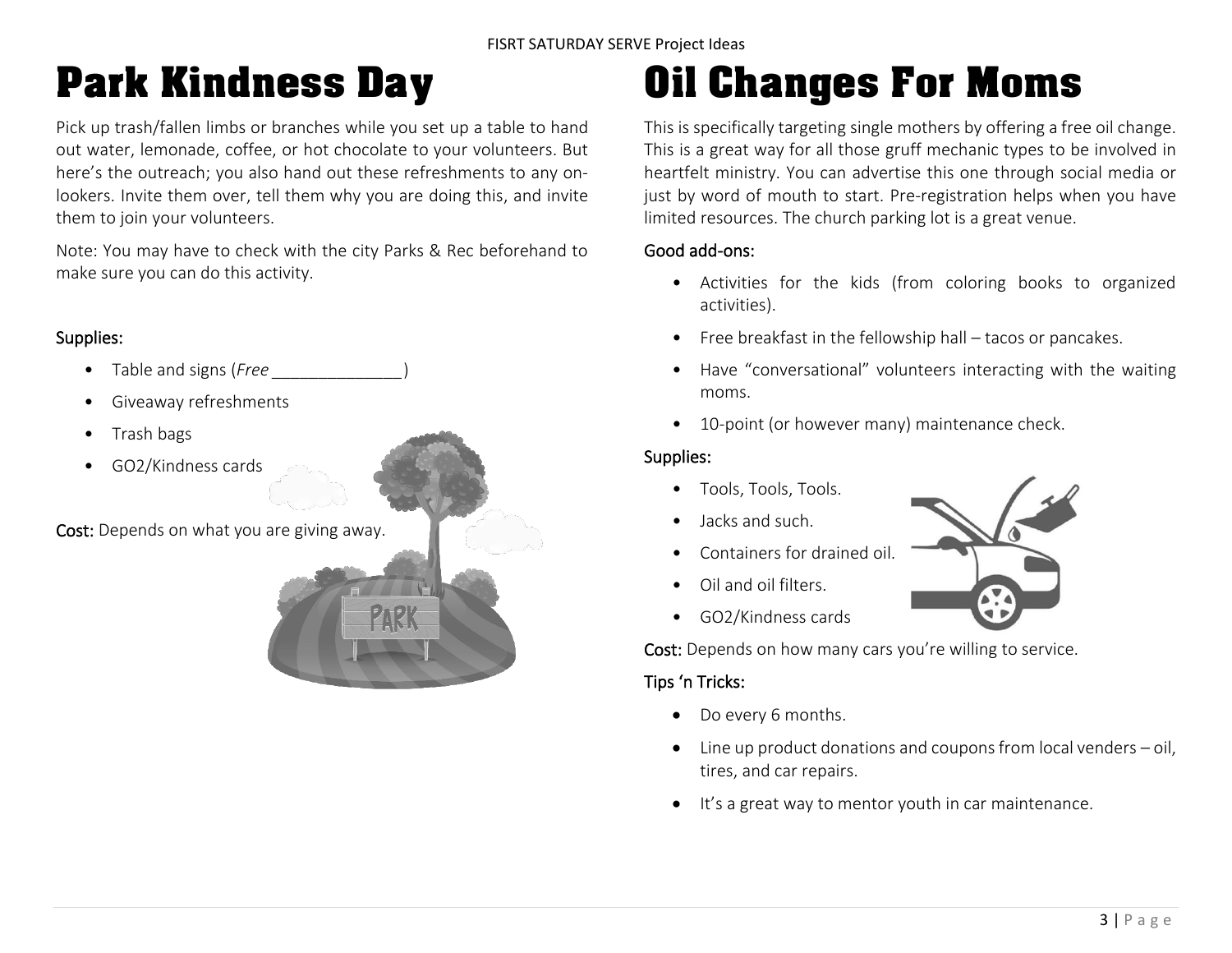### Bless My Neighbor

- Take a plate of cookies or baked bread goods to one of the neighbors you have been praying for, invite them to church, and leave info of how, and when to attend a morning service in person or online/Facebook. Provide them with a GO2/Kindness card and your contact information as well.
- Share a plant with a neighbor, purchase a potted plant, or separate a plant in your own yard to share.
- Share seed packets attached to a GO2/Kindness card

#### Supplies:

- Baked goods
- Pots and plants
- Seed packets
- 



Cost: Whatever you give away

# Free Laundry Day

Bring rolls of quarters to a local laundromat. When people walk in, tell them, "It's Free Laundry Day today; which washer will you be using?" For people that might be already washing when you get there, tell them the same thing, and that you will pay for their dryer. For people already drying, buy them a soda or water from the vending machine if there is one, and say "Sorry we missed you on our Free Laundry Day, but would you like a free soda/water?"

Cost: \$40+ Depends on how many rolls of quarters you bring.

#### Supplies:

• GO2/Kindness cards



- Bringing coloring books & crayons for kids is always a big win.
- Sometimes you can also bring in free coffee, donuts, or drinks, depending on the time of day and season.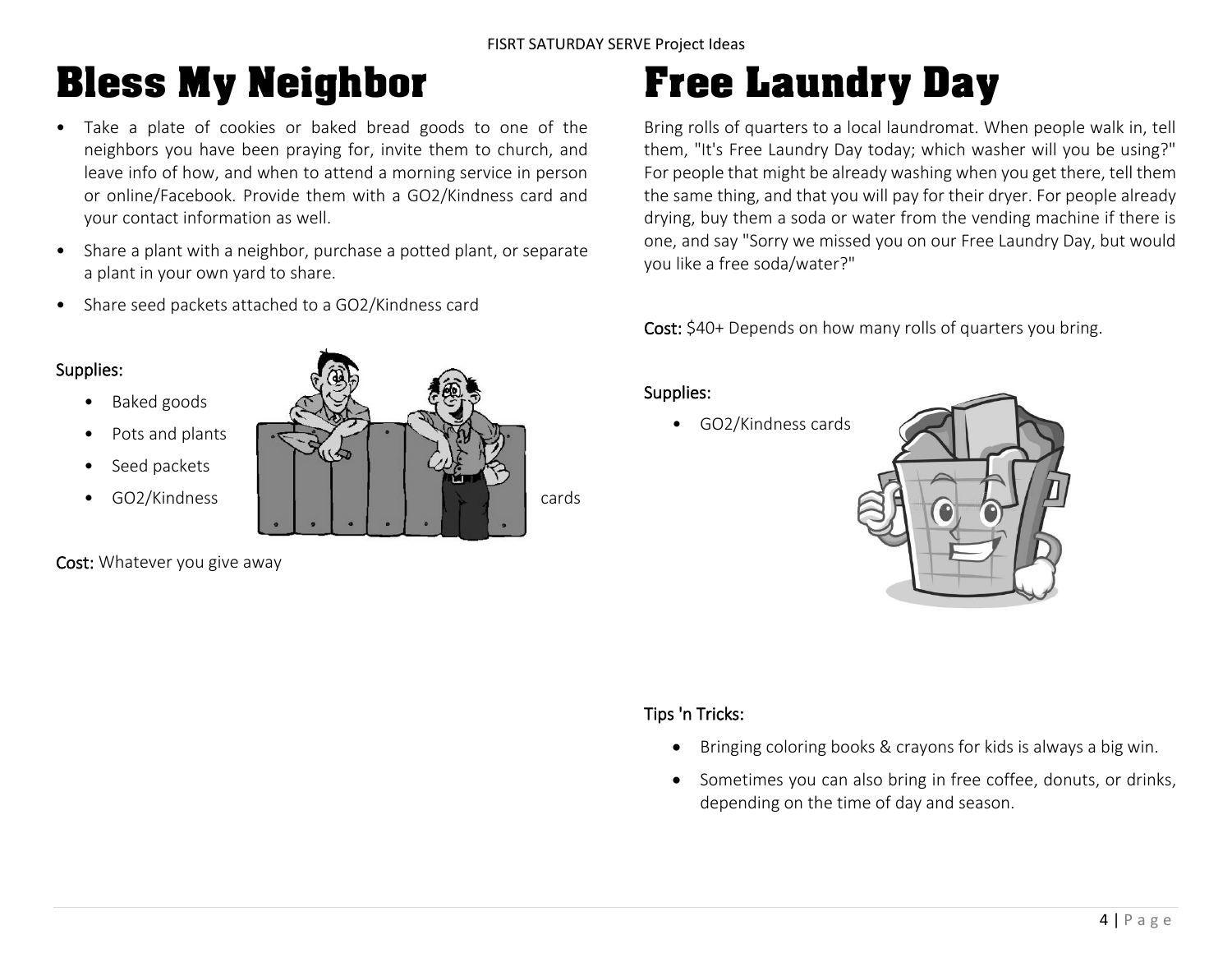# \$1 Car Wash

Before outreach, find a good business parking lot for car washes. Bring signs that say things like "\$1 Car Wash!" and "No donations accepted!" Wash the cars for free, and at the end of the wash, GIVE AWAY a \$1 bill. Explain that *God's gift of Jesus is free and just has to be accepted like this \$1 bill*. This outreach is good for introverts AND extroverts since you'll need washers, sign holders, and talkers.

#### Supplies:

- Signs
- \$1 bills (you'll need more than you think)
- Garden hoses
- Hose splitters
- Spray heads
- Car soap
- Drying towels
- 1 or 2 big bins for storing supplies
- Trash bags for wet towels
- GO2/Kindness cards

#### Cost: \$50-\$100. Supplies can be re-used

#### Tips 'n Tricks:

- Make sure you have permission from the business where you want to wash.
- Go to a place where others may have done washes for donations.
- Pick a place that is highly visible and easy to get to, but also won't cause traffic disruption.



# Toilet Washing

Find a location with multiple businesses. Look for businesses that aren't necessarily well-kept, where the bathrooms might not get cleaned as regularly or in as detailed a manner as other locations.

Tell an employee/team member something like this: "We are washing toilets/ restrooms of all the businesses in the area for free today! We're not taking any donations; we just want to show God's love in a practical way. Can you direct us toward the restrooms?"

#### Supplies:

- Janitor bucket/basket
- Toilet brushes
- Toilet cleaner
- Glass cleaner (for mirrors)
- Paper towels
- Air freshener
- Disposable gloves
- GO2/Kindness cards

Cost: \$20-\$25 per team. Supplies can be re-used

- Smaller stores are better; they present more opportunities for personal interactions.
- This outreach creates more "AHA!" moments for people in the community than a lot of other outreaches; it's especially impactful when your team washes toilets with big smiles on their faces.
- Teams of 2-6 people work best.

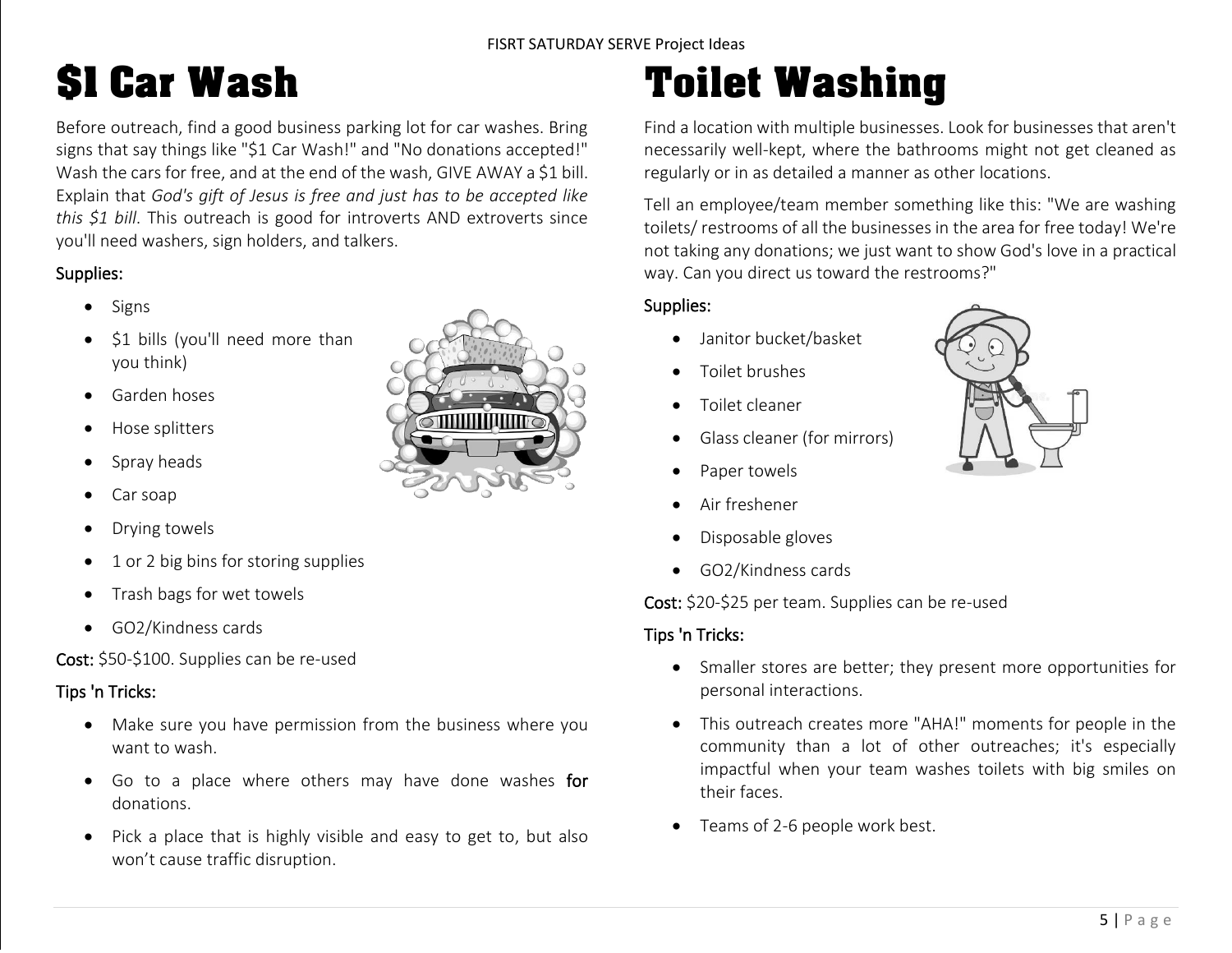### Window Washing

Find a business strip with smaller windows. Tell an employee/team member something like, "We are washing the windows of all the businesses in the building for free today! We're not taking any donations; we just want to show God's love in a practical way! Can we get started?"

#### Supplies:

- Paper towels
- Windex/window cleaner spray
- Squeegees (optional)
- Trash bags for used towels
- Ladder to reach high places
- GO2/Kindness cards

#### Cost: \$25-\$30



# Trash Take-out

Find an apartment complex in a low-income area that has a centrally located dumpster for residents' trash. Tell residents something like this, "We're here today because we want to show God's love in a practical way by taking out everyone's trash for free!" Often residents will bring their trash bags to you; if they do, you can give them a replacement bag. Otherwise, have them dump their trash right into your bag.

#### Supplies:

- Trash bags
- GO2/Kindness cards



Cost: \$5-\$10. Depends on whether you provide trash bags or not

#### Tips 'n Tricks:

- Teams of 2-10 people work best.
- Find locations that have multiple businesses in one place; this will help you maximize your time by not having to spend too much of your time driving from place to place.

- Teams of 2-4 people work best.
- This outreach is GREAT for college/ young adult apartment complexes.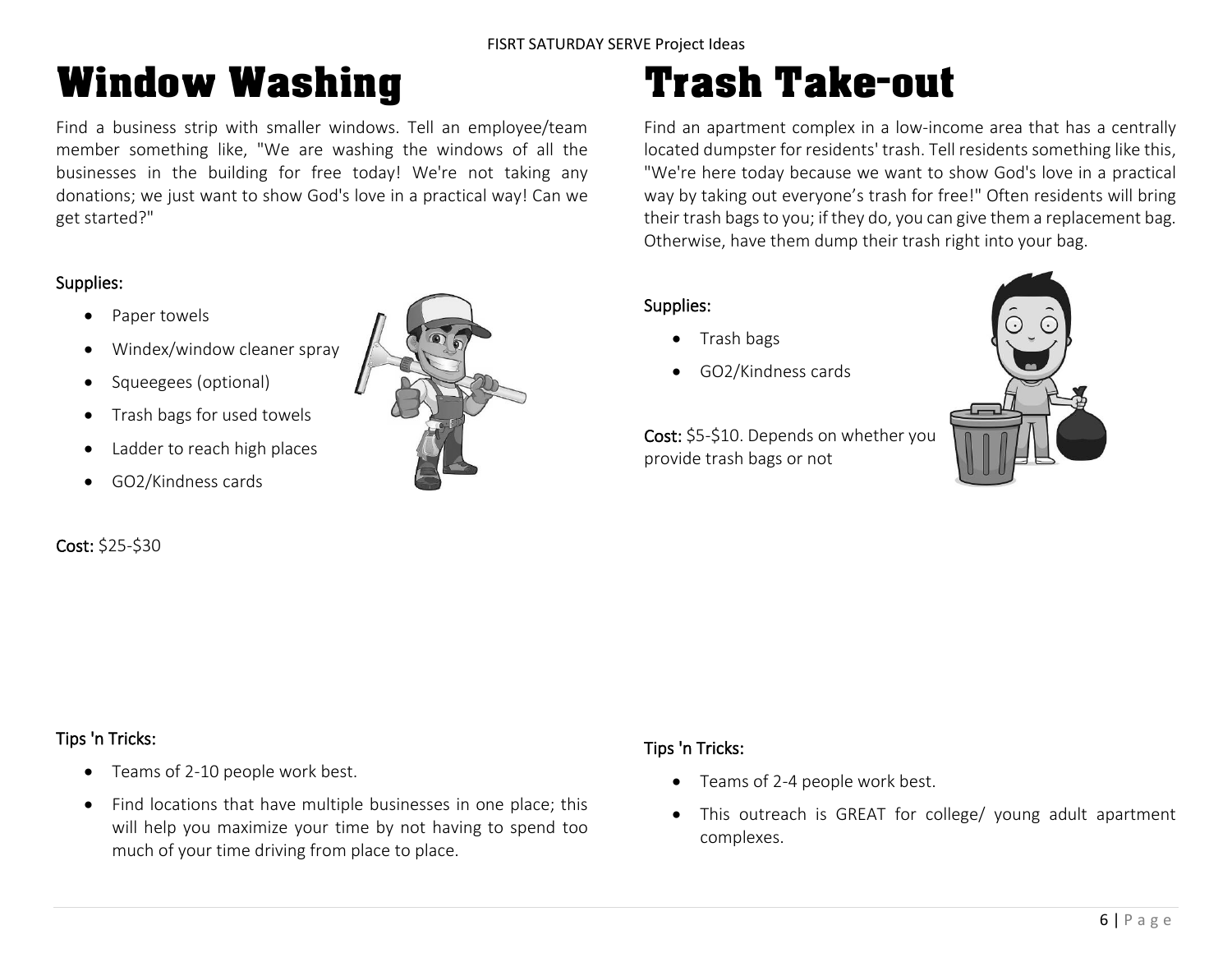# Coffee Kindness Hour

\*Fast food is also an option.

Find a coffee shop/cheap restaurant and purchase a gift card before or once you get there.

Leave the gift card with the cashier. Tell them something like this: "We would love to do what we call a "Kindness Hour," where we will pay for every transaction over the next hour, or until the gift card runs out. We'll be sitting over at this table [point to where your team will be], & when you use the gift card, tell them that we paid for it."

Naturally, people will come over & investigate. Use this opportunity to explain the kindness card.

This outreach is 100% adaptable to your context.

#### Supplies:

- Gift card(s)
- GO2/Kindness cards



Cost: \$50-???

#### Tips 'n Tricks:

- This is a good outreach for cold or rainy days.
- Adapt this outreach to your context. If you can pay for more than an hour, do it! It's basically the equivalent of paying it forward on your own.
- If you have small kids who might have a difficult time participating in other outreaches, this one lets you bring coloring books or other things for them to do as you sit at the table.

# Red Box® Movie Night

Pre-purchase Red Box codes from redbox.com, print them out individually and attach them to microwave popcorn packets. Deliver them door-to-door, at apartment complexes, to businesses, at busy red lights, etc.

Say something like *"We're providing free movie nights today to show God's love in a practical way."*

#### Supplies:

- Microwave popcorn packets
- Red Box codes (individually printed)
- Glue dots/tape
- GO2/Kindness cards

Cost: \$2 per packet



- Teams can be as big as you want
- Consider training your team on how to use the Red Box codes so they can explain it to the people you're serving.
- This is a great outreach for kids/students to participate in.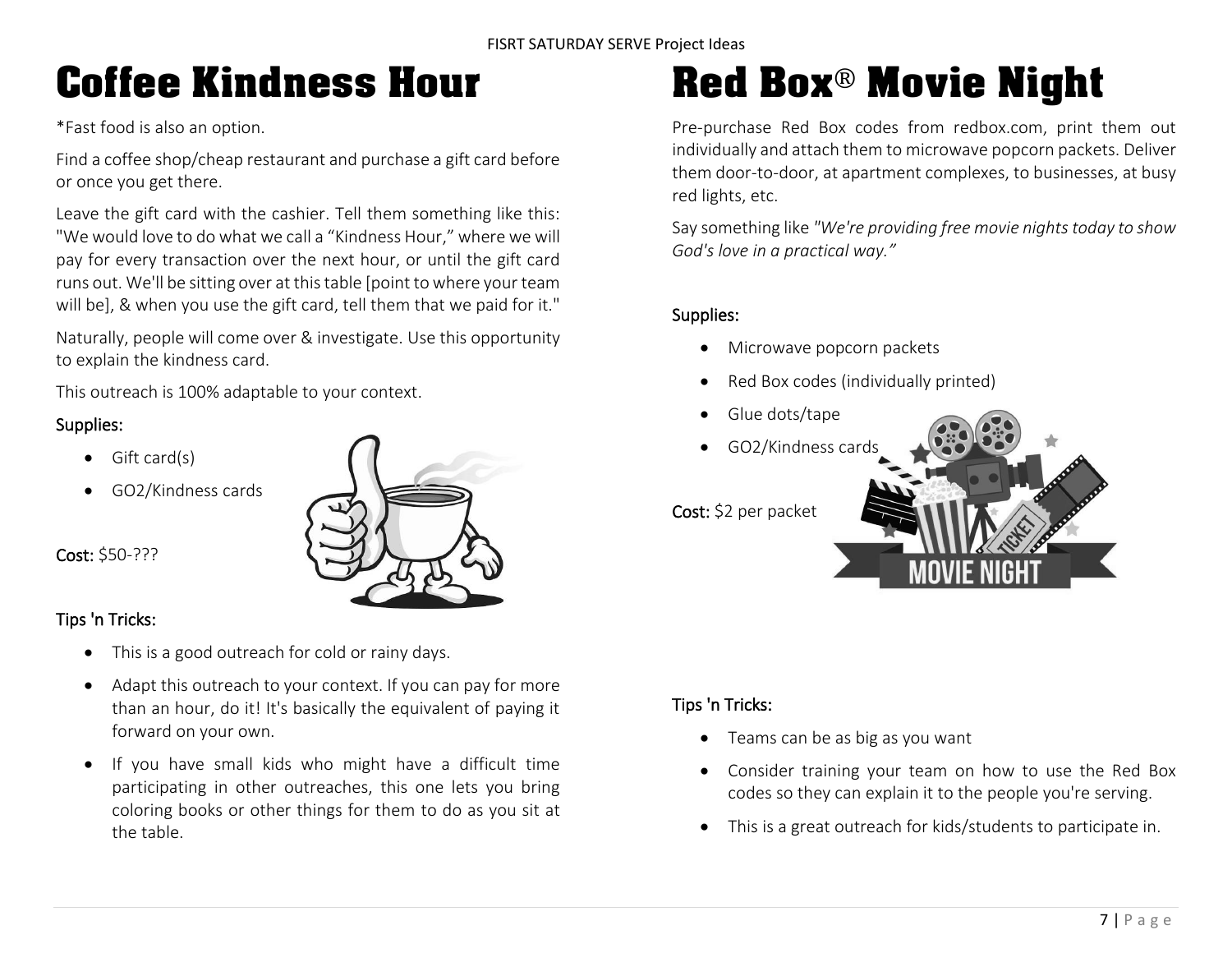### Donuts to Businesses

Buy half-dozen and one dozen boxes of donuts (or donut holes), go to businesses in your community and give donuts to team members working that day, you can say something like, "We are giving away free donuts to all the businesses in the area today because we just want to show you in a practical way that Jesus loves you. How many do you have working today?

#### Giveaway:

- 1/2 dozen to businesses with 3 or less working
- Full dozen to businesses with 4 or more working

#### Supplies:

- Donuts
- A container to transport boxes of donuts
- GO2/Kindness cards

#### Cost:

- \$3-\$5 per dozen donuts
- \$2-\$4 per dozen donut holes

### Tips 'n Tricks:

- Teams of 2-6 work best.
- Donut holes are cheaper! Use these if your budget is a little tighter.
- This outreach is especially impactful to use for businesses that require their team to work on major holidays. (Christmas, Easter, Thanksgiving, etc.)

# Leaf Raking

Find a neighborhood with small yards and lots of leaves on the ground in the fall & winter. When you get to a house, send a couple of people to the door to say something like this: "Hi! Our team is raking yards for the whole block for free today because we want to show you God's love in a practical way; no donations accepted!" When you finish, knock on the door again & offer to pray with the family you just served.

#### Supplies:

- Rakes (blowers defeat the purpose of the team working together)
- Bags
- GO2/Kindness cards

Cost: \$100 per team of 8 (if you are providing rakes)

Supplies can be re-used.



- Make sure you ask families how many bags you're allowed to leave at the curb without them being charged.
- This is a GREAT outreach for the whole family.
- The bigger the team, the better!